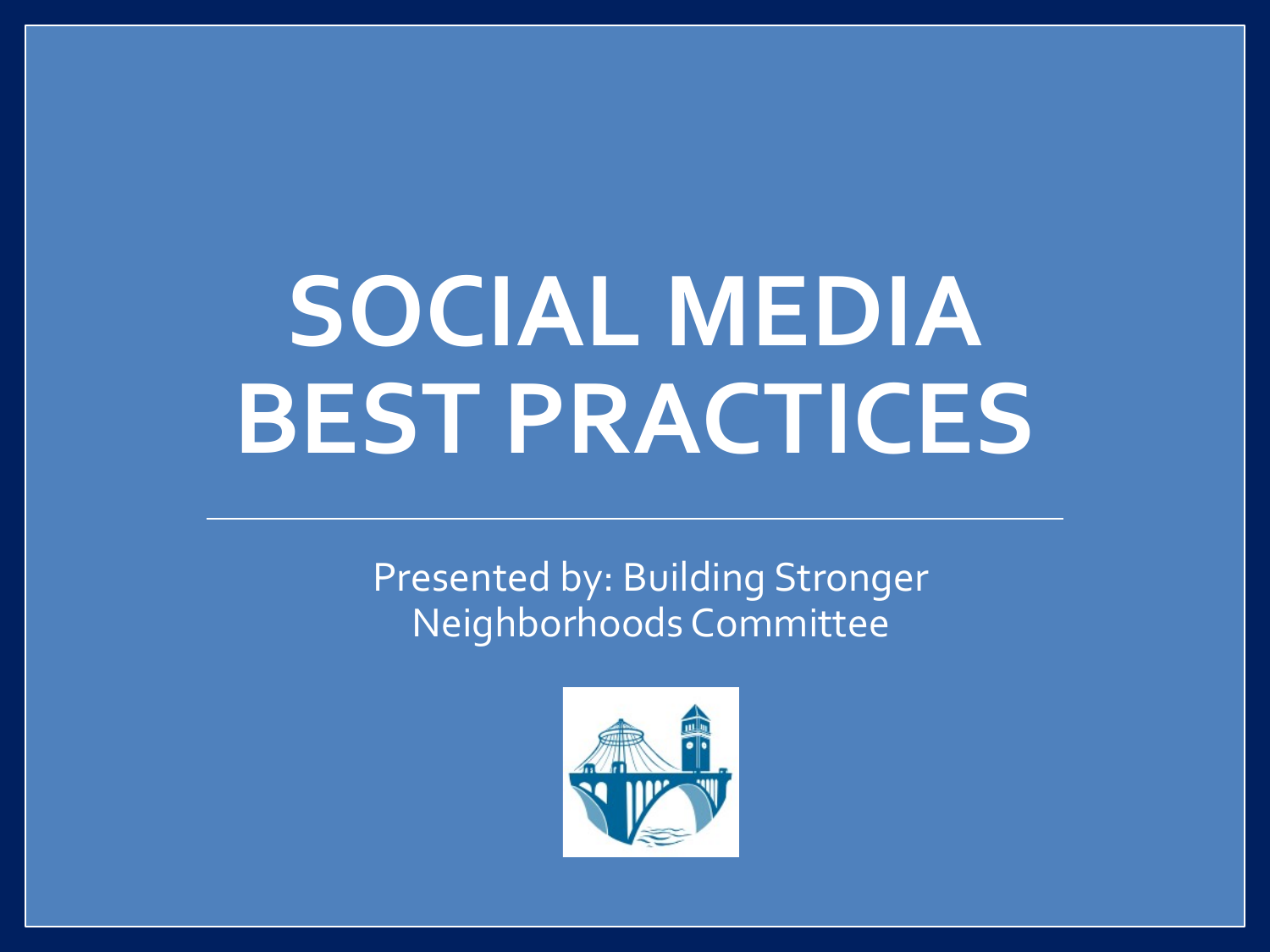## **Social Media Best Practices**

- Appoint a designated and reliable social media individual or committee. This will help to ensure a consistent social media voice and strategy.
- Publicize your social media presence. Every outreach channel—print included should reference your other outreach channels.
- Engage! Answer the questions that are posed by the public. Intervene (politely) to correct common misunderstandings and highlight the value of neighborhood councils.
- Cross-post. For example, blog posts should also be posted on Twitter and Facebook. Facebook "apps" (Settings > Apps) and WordPress' Jetpack plugin will help automate cross-posting so you don't have to do it manually.
- Social media usage is a big part of marketing programs in higher education settings. There is a chance that students enrolled in Communications degrees at local colleges/universities may be looing for opportunities to expand their portfolio, or some local professors may be looking for service-learning opportunities for their students to help out community agencies with social media!